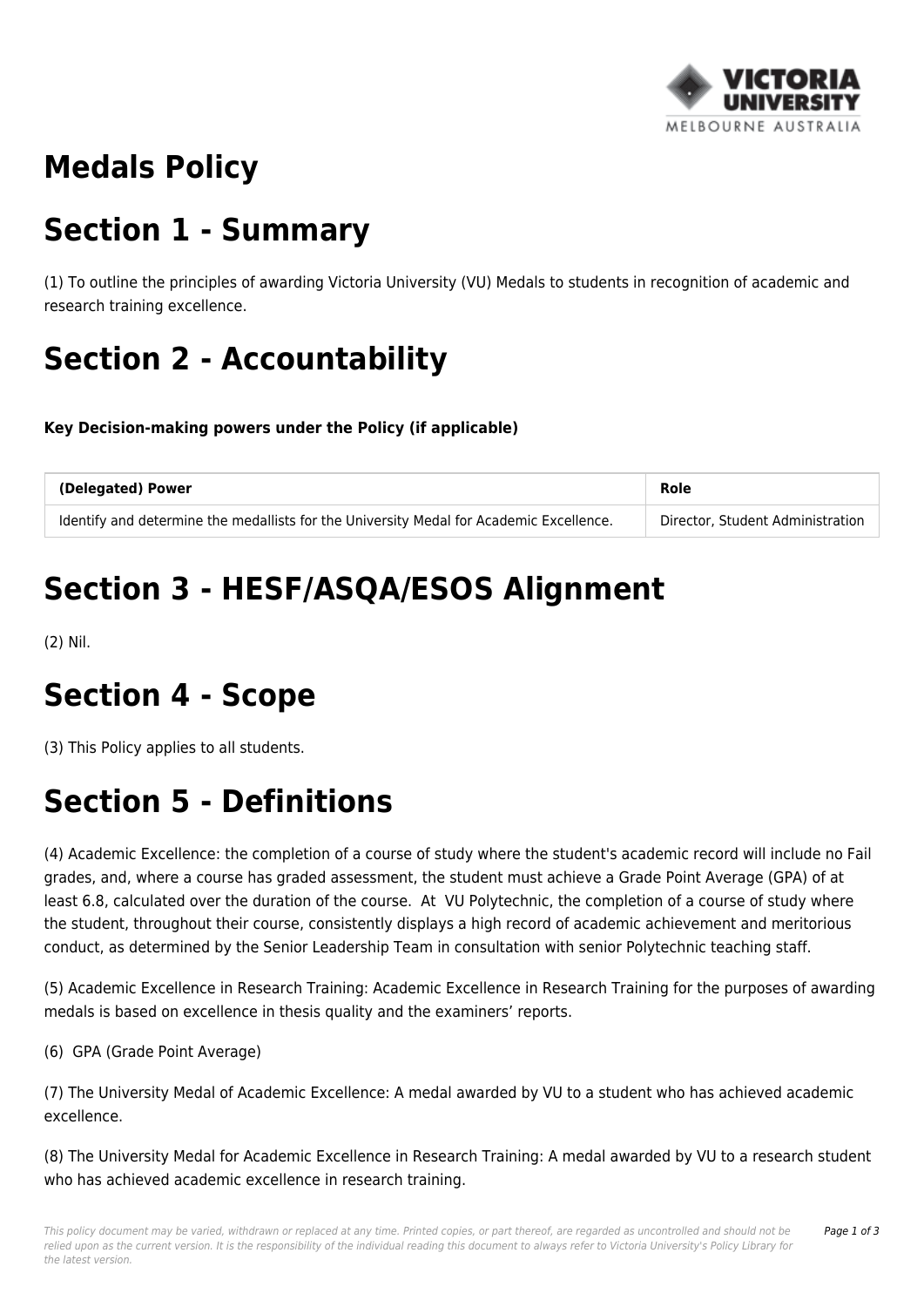### **Section 6 - Policy Statement**

(9) VU is committed to:

- a. opportunity and success for any student from any background;
- b. academic excellence and providing high quality, engaging career-based tertiary education at all levels of vocational and higher education;
- c. recognising excellence and providing exceptional value for any student from any background.

(10) VU awards Medals to students who:

- a. Have achieved academic or research training excellence according to the criteria in the [Medals Procedure.](https://policy.vu.edu.au/document/view.php?id=405)
- b. Are of good character and a meritorious candidate for the Medal.

(11) VU awards Medals:

- a. To recognise and reward excellence and reinforce VU's commitment to being a University of Opportunity and Success.
- b. To give students recognition that supports their professional development and success as leaders, employees and entrepreneurs.
- c. To ensure high achieving students are visible to the academic community therefore facilitating the mentoring and development of a future generation of academic leaders.

# **Section 7 - Procedures**

(12) [Medals Procedure](https://policy.vu.edu.au/document/view.php?id=405)